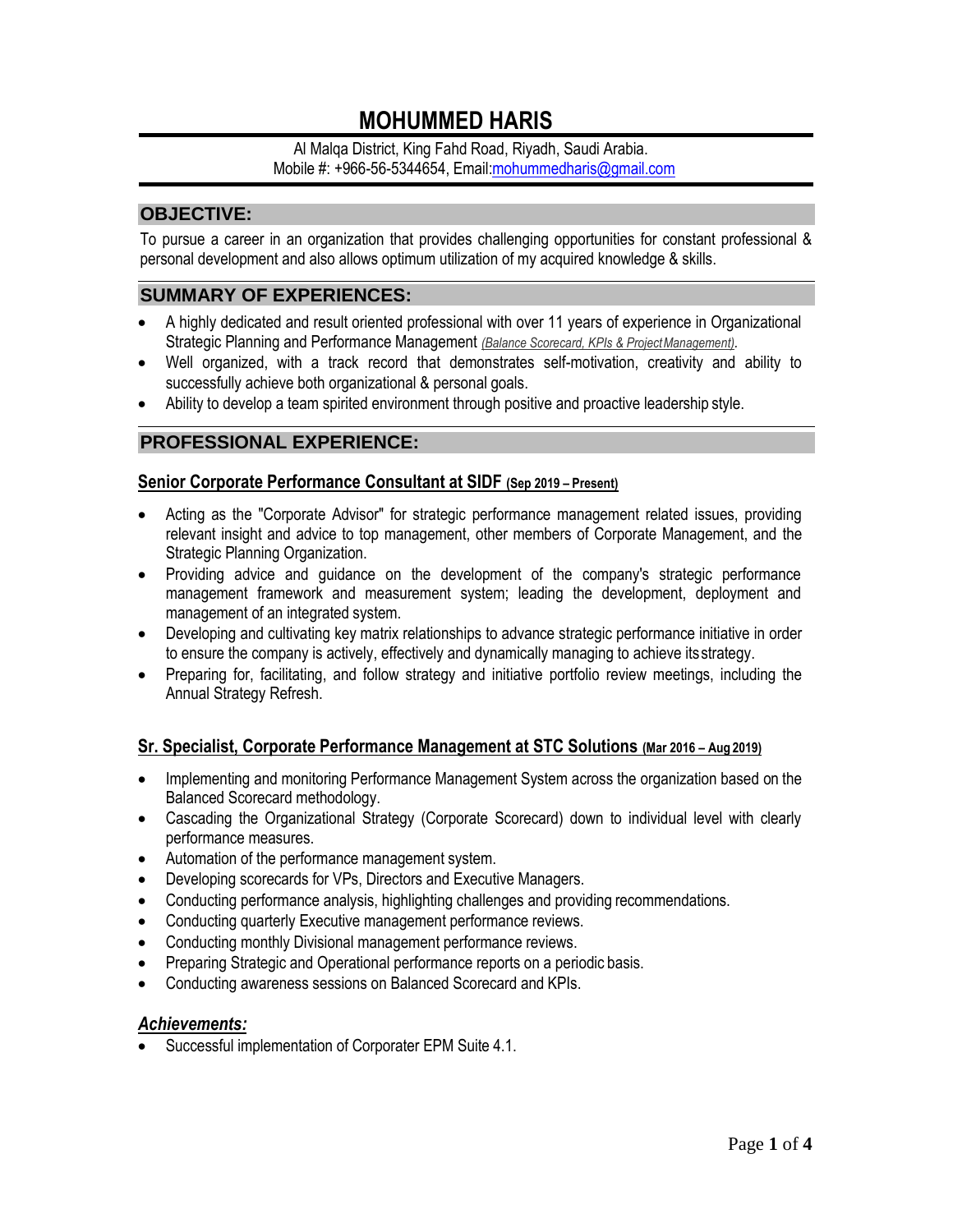# **Corporate Strategy & Performance Management - Consultant at NAJM (Feb 2010 – Feb 2016).**

- Assisting Senior Management in the development and communication of Corporate Strategy.
- Assisting Senior Management in the execution of Corporate Strategy across NAJM.
- Preparing quarterly Corporate Strategy progress report for CEO and BOD.
- Monitoring and reporting progress of all the Strategic projects carried out at NAJM.
- Developing and communicating annual Corporate Budget.
- Monitoring and reporting Budget consumption and Revenue (Plan vs. Actual).
- Managing Change and Issues related to projects carried out at NAJM.
- Preparing presentations for the CEO and BOD.
- Conducting weekly meetings with all Managers to highlight issues, concerns andachievements.
- Developing new and improving existing Processes, Policies, Procedures and Forms throughout the organization.
- Coordinating both Internal and External Audits activities.

## *Achievements:*

- Successfully developed and deployed NAJM's first ever Long Term Strategy.
- Successfully incorporated new structure within Strategy & Performance Management Dept. to support NAJM'sCorporate Strategy.
- Successfully coordinated and assisted management in developing an Authority Matrix across the organization to support Najm's Long Term Strategy.
- Successfully developed and Implemented KPIs across Najm to support Corporate Strategy.
- Successfully developed Najm's Customer Care Unit Strategy.
- Successfully define framework for developing Najm's first ever Fraud Management Strategy.
- Successfully carried out a country wide Quality Improvement Project for NAJM's Liability Determination Service.
- Successfully implemented "Cost Reduction Program" to identify and eliminate inefficiencies in operational costs.
- Successfully developed Business Case for Najm's new service called "Claims Receiving".
- Successfully developed a Business Case on NAJM's Fleet with successful recommendations.

# **IT Strategic Planning Analyst at Etihad Etisalat - Mobily (Dec 2008 – Feb 2010).**

- Monitoring IT Budget spending on daily basis.
- Keeping track of all IT related Contracts with various Vendors.
- Assisted in the preparation of BSC on quarterly basis.
- Assisted in the preparation of IT Strategic Initiatives updates on monthly basis.
- Worked on IT Vendor Relationship Improvement Project.
- Carried out "IT Department Customer Satisfaction Survey" to help measure IT Department's performance.

# *Achievements:*

- Created IT Vendor Contract Repository accompanied by Expiry Tracking Sheet for IT Dept.
- Was nominated to prepare "Mobily IT Structure" diagram for Senior Management.
- Spearheaded the Benchmarking exercise with Consultants (Oliver Wyman) on behalf of ITDept.
- Coordinated the recruitment exercise for Mobily InfoTech in Bangalore with Wipro (Recruitment Agency).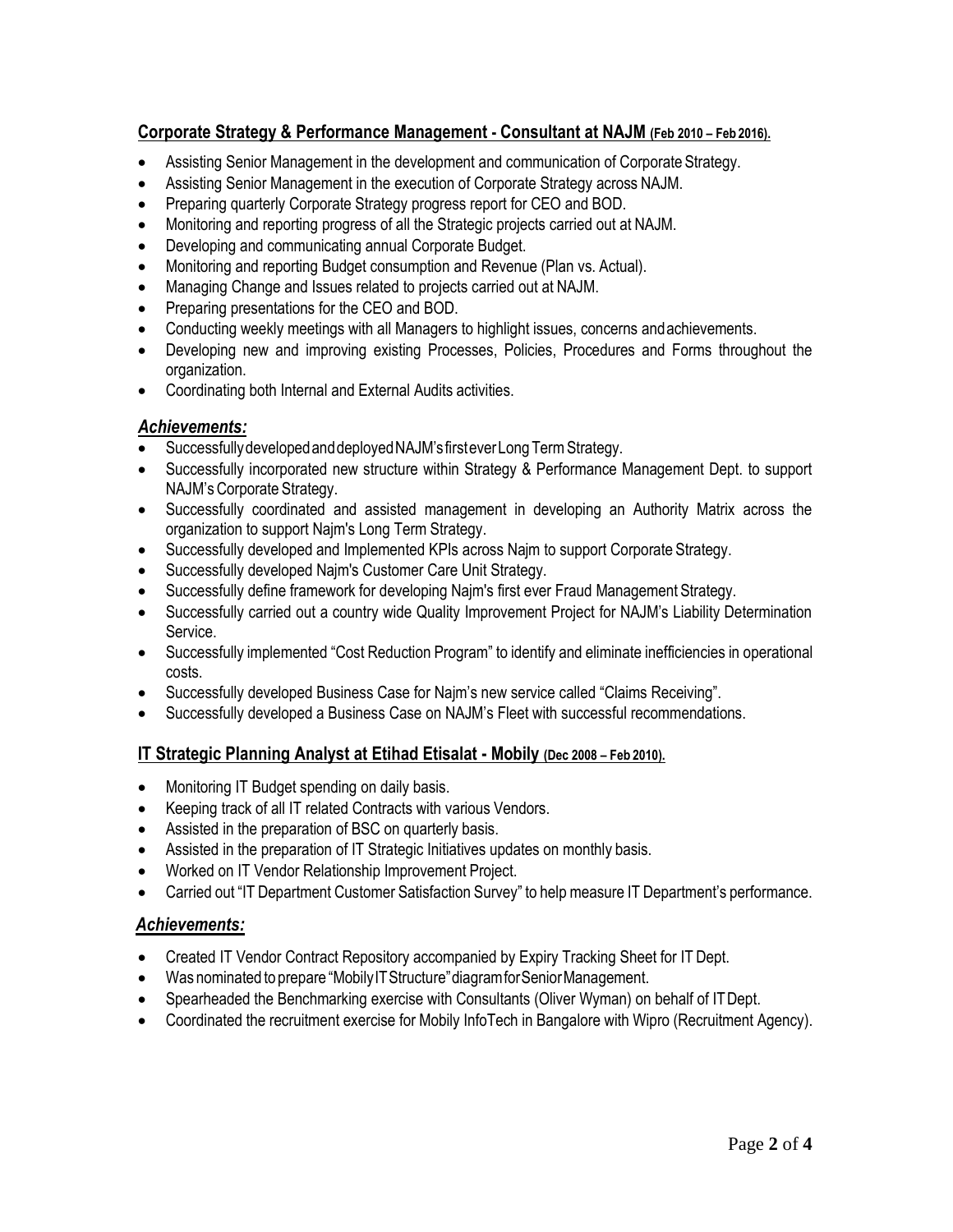## **Finance Assistant at APM Global Logistics Pakistan Pvt. Ltd. (Sep 2008 – Dec 2008).**

- Monitoring daily Cash Flows.
- Looking after the Taxes of the Company (Half monthly, Monthly, Quarterly and Yearly).
- Preparing and monitoring Bank Reconciliation on daily basis.

## **EDUCATION:**

Institute of Business Management (IoBM), Karachi.

• *Master of Business Administration (MBA): Major in Finance, May 2008*

#### Institute of Chartered Accountants of Pakistan, Karachi

• *CA Foundation, September 2006*

#### University of Karachi

• *Bachelors in Commerce, January 2006*

#### D.A Degree College for Men, Karachi

• *Higher Secondary Certificate, 2003*

#### D.H.A Model High School Phase VII, Karachi

• *Secondary School Certificate, 2001*

#### **MEMBERSHIPS:**

- Member Balanced Scorecard Institute (BSI)
- Member The KPI Institute
- Member Project Management Institute (PMI)

## **PROFESSIONAL CERTIFICATIONS & COURSES** *(Online & Onsite):*

- Certificate in Strategy Management Performance System (SMPS) *Strategy Management Group (SMG).*
- Certified KPI Professional & Practitioner (CKPIPP) *The KPI Institute*
- Certified Balanced Scorecard Professional (BSP) *– Balanced Scorecard Institute (BSI)USA.*
- Competitive Strategy *- [Ludwig-Maximilians-Universität München](https://www.coursera.org/lmu) (LMU).*
- International Organizations Management *- [University of](https://www.coursera.org/uva) [Geneva.](https://www.coursera.org/uva)*
- Foundations of Business Strategy *- [University of](https://www.coursera.org/uva) Virginia.*
- The Kerzner Approach® to Project Management Excellence *International Institute for Learning, Inc.*
- Leading Complex Projects (Project Leadership Simulation Program) -*International Institute for Learning, Inc.*
- Presentation Skills Training Course (PSTC) *- Institute of Chartered Accountants of Pakistan (ICAP).*

## **KEY SKILLS & EXPERTISE:**

- Balance Scorecard (BSC) development & implementation.
- Key Performance Indicators (KPIs) development & implementation.
- Project Management skills.
- Good communication skills to include both written and oral communication.
- Computer skills include proficiency in Microsoft Word, Excel & PowerPoint.